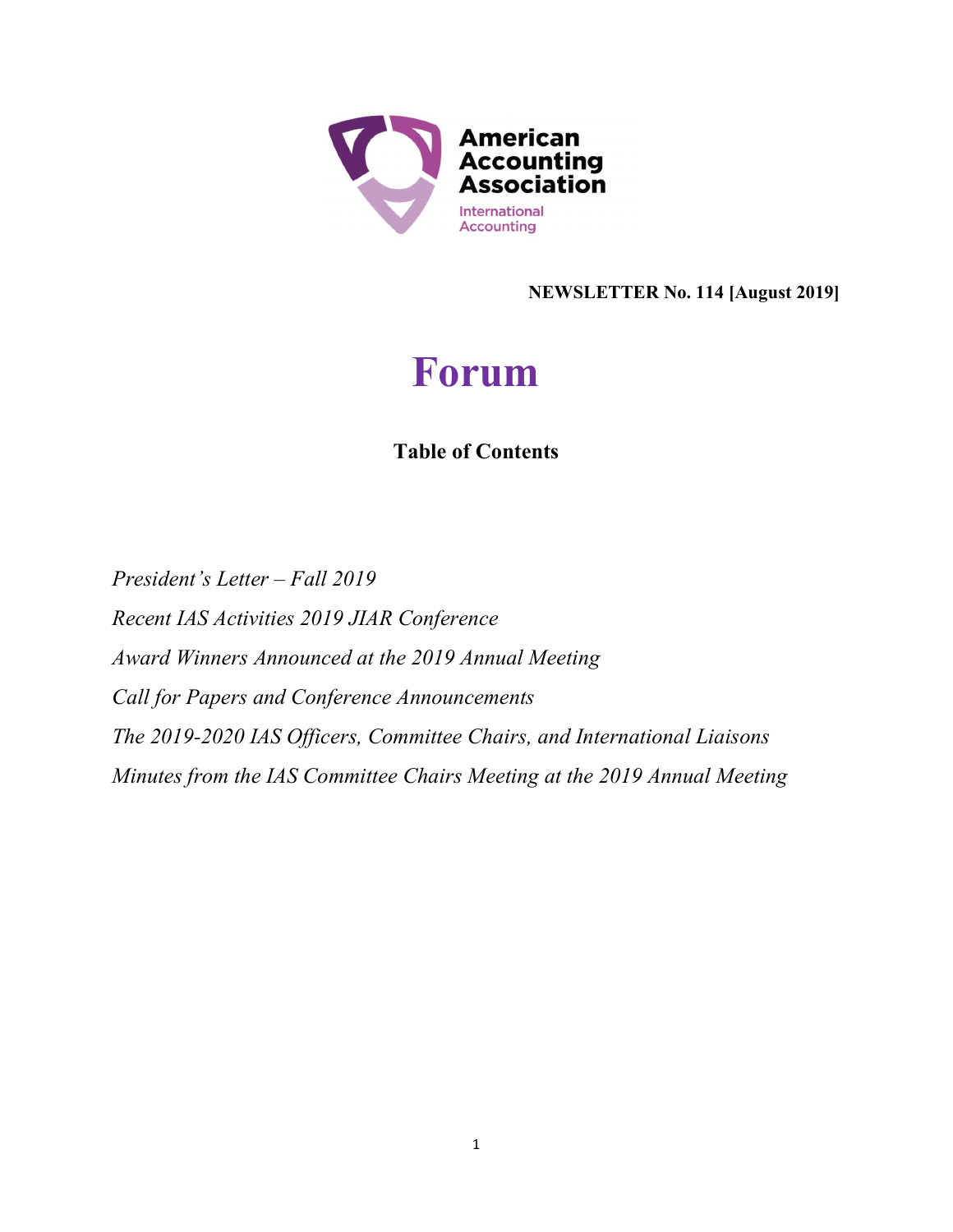

President's Letter – Fall 2019

Dear Fellow Section Members,

The beginning of the new AAA service year (and the beginning of the Academic Calendar for many) marks a natural occasion to reflect on our Section's activities and outlook. The importance of our Section to so many is reflected in the large number of volunteers who give their time and energy for our collective benefit. Over this past year, more than 100 individuals have served our Section in various volunteer capacities, and all are deeply and sincerely appreciated. Being a member of the International Accounting Section provides for important interactions among individuals from different countries across a breadth of issues – research, education, and practice.

#### Recent Activities

As many of you know, over the past few years the AAA greatly improved the financial information provided to the individual sections. As a result, the Executive Committee of the International Section has been able to make better financial decisions. Our Section is fortunate to have a positive reserve of "unrestricted net assets" and over the past fiscal year, the operating deficit was significantly reduced such that there was only a small reduction in the balance of that reserve. Our Executive Committee will continue to focus on both fiscal responsibility and a great member experience.

A very successful seventh annual JIAR Conference was held in Saguenay Canada in July. The Conference Co-Chairs were Imen Latrous and Samir Trabelsi, and the Chair of the Conference Planning Committee was Agnes Cheng. A notable point is the conference chairs obtain generous financial support from external sponsors. Congratulations to Joanna Hu, JIAR Editor, along with Imen, Samir, Agnes, and all of their committee members. Thanks go to Steve Lin for his leadership as Section president for 2018-2019.

At this year's AAA Annual Meeting, the excellent concurrent sessions in the International Accounting Section's Program were ably organized by Co-chairs Wendy Wilson and Pietro Bianci. Special gratitude goes to Wendy, Pietro, and the many section volunteers who served as reviewers, discussants and moderators.

And at the AAA Annual Meeting business lunch, Section awards were announced. Please join me in congratulating the following winners:

- Teri Conover, winner of the Ian Hague Award for Outstanding Service
- Wim van der Stede, winner of the Outstanding International Accounting Educator Award
- Aaron Yoon, winner of the Outstanding International Accounting Dissertation Award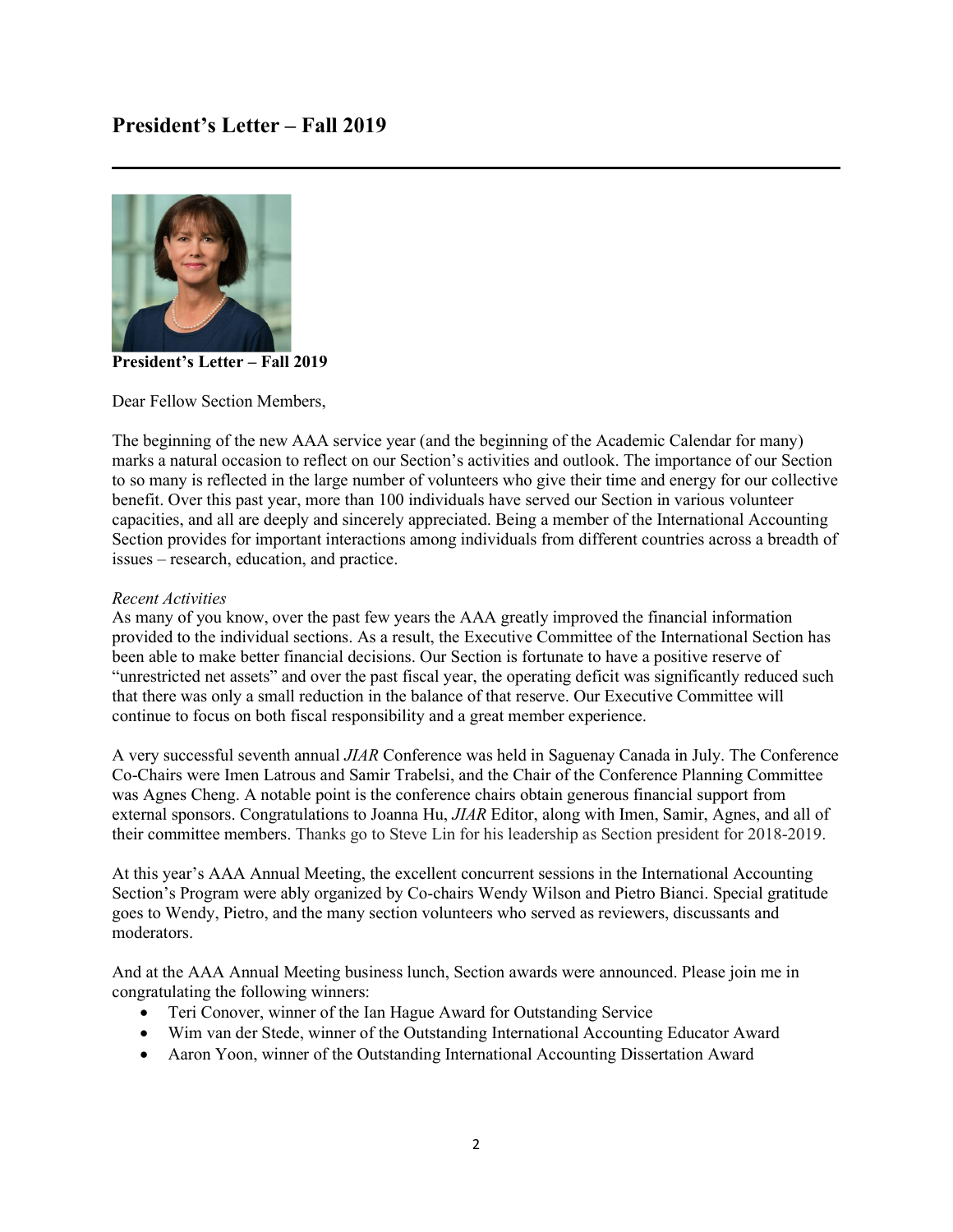Christof Beuselinck, Philip P. M. Joos, Inder K. Khurana, and Sofie van der Meulen, co-authors of the JIAR Best Paper from 2017 publication "Which Analysts Benefited Most from Mandatory IFRS Adoption in Europe?"

#### Outlook for 2019-2020

Action Steps ---- Please remember to:

- if you haven't already done so, submit your paper or panel proposal for the midyear meeting prior to September 12;
- add the January 23-25, 2020 Midyear Meeting to your plans;
- if you haven't already done so, **volunteer** to serve as a reviewer, discussant or moderator at the meeting (which you can do online or by emailing me or either of the Midyear Meeting Co-Chairs: Gia Chevis at Baylor University or Maria I. Vulcheva at Florida International University);
- nominate your colleagues for our various Section awards when you receive the calls; and
- respond to the call for 2020-21 volunteers that you'll receive in early 2020.

As you will have noticed, the AAA sends organization-wide news emails (green-bannered headlines) and, approximately bi-weekly, the International Accounting Section News and Updates emails (purplebannered headlines). The information in those emails is important and timely, and I encourage you to scroll through even during your busiest times in the semester. In addition to the email communications, we have decided to reinstitute the Section's Newsletter, the Forum, in order to have a somewhat more durable record of Section information.

Note: Thanks to Rob Larson, current Section Historian and former Section President, and to Jeannie Harrington, former editor of the Forum, for compiling electronic versions of prior issues of the Forum and arranging for them to be posted on the Section website. http://aaahq.org/IA

The fall 2019 issue of the Forum will soon be available on our Section's website, thanks to the efforts of Ya-wen Yang (Wake Forest), the Section's Communications Director. In the Forum you will find, among other items, a list of Section officers, committee chairs, and international liaisons. Many of these volunteers have already begun work to ensure a great outcome and a great member experience for the International Accounting Section in 2019-2020! I hope that your membership in the Section will provide you with many opportunities for inspiration and growth over the coming year.

Best regards,

Elaine

Elaine Henry, Ph.D., CFA President, AAA International Accounting Section Associate Professor Stevens Institute of Technology, School of Business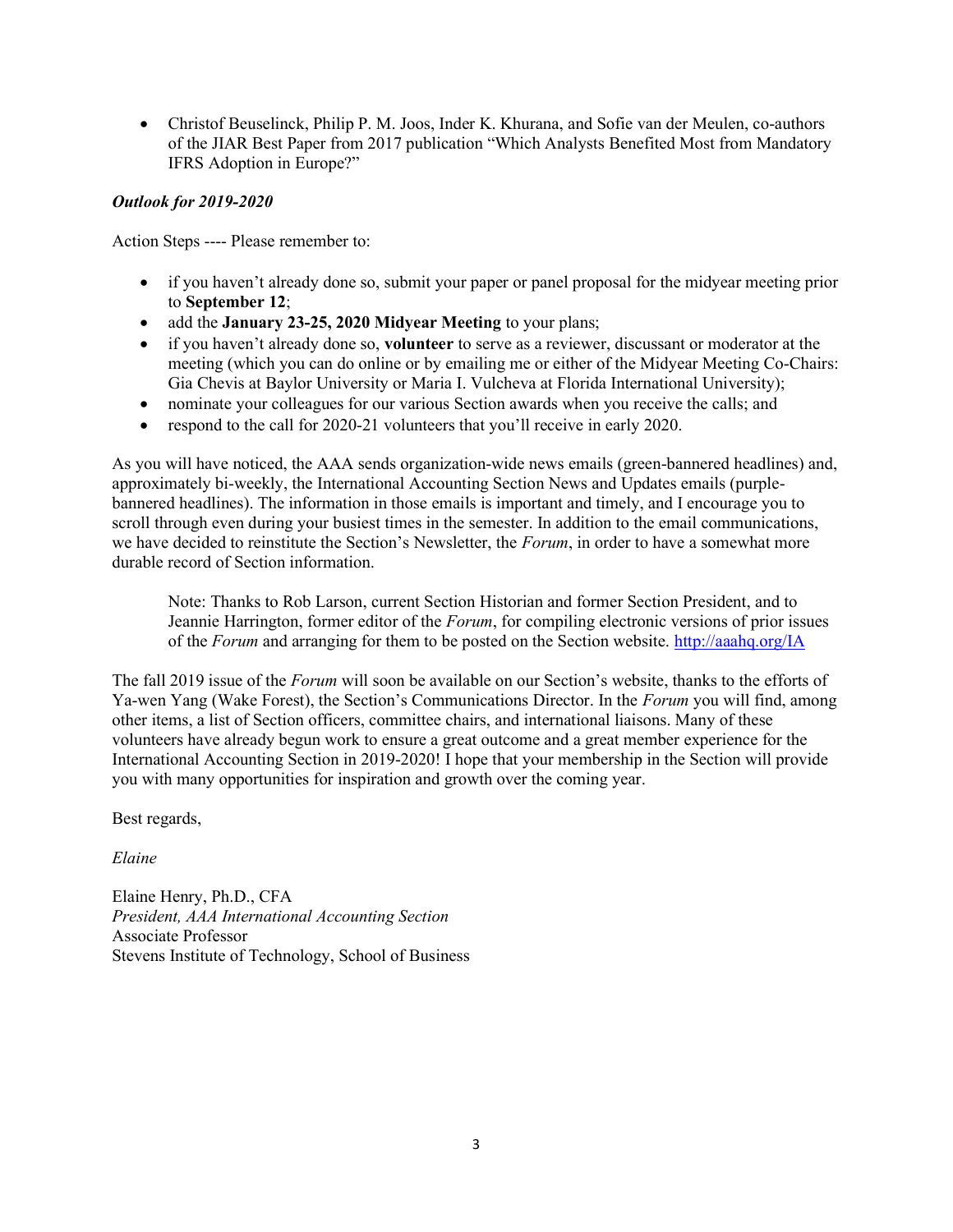### Recent IAS Activities 2019 JIAR Conference

The 7th JIAR Annual Conference took place on June 27-29, 2019, in Saguenay, Quebec, Canada. Five papers from 34 submissions were selected by the editorial board of the journal for presentation at the plenary sessions. More than 90 papers from a record-breaking number of 156 submissions were selected for presentation at the concurrent sessions. The program included two keynote addresses and an editors' panel. The first keynote address by Professor Dan Simunic reviewed the "current thinking" on the market for audit services. The second keynote address by Professor Terry Shevlin provided an overview of academic tax accounting research with example: U.S. multinational taxation. The panelists in the editorial panel spoke from their own experience about the reviewing process.

The local organizer and financial sponsor was University of Quebec at Chicoutimi. The conference was co-chaired by Imen Latrous and Samir Trabelsi, with help and support from the senior editor, Joanna Ho. The conference planning committee consisted of Erv Black, Greg Burton, Agnes Cheng (Chair), Elizabeth Gordon, Joanna Ho, and Samir Trabelsi, and the organizing committee consisted of Samir Trabelsi, Imen Latrous, Guylaine Duval, Agnes Cheng, Linda Myers, and Amna Chalwati.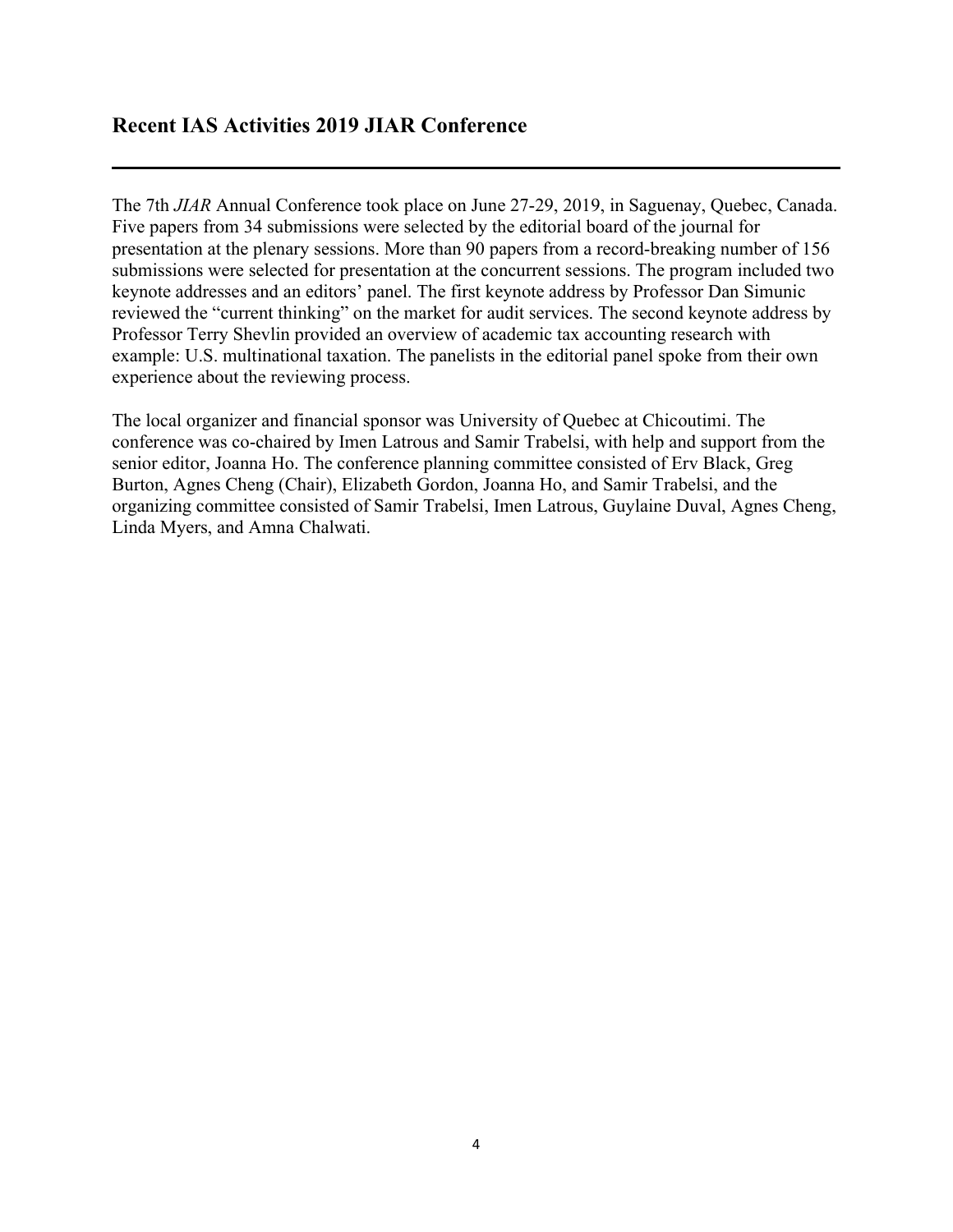#### Award Winners Announced at the 2019 Annual Meeting

The 2019 IAS's program at the AAA Annual Meeting in San Francisco was organized by cochairs, Wendy Wilson and Pietro Bianci. At the section's business lunch, the following award winners were announced by Tony Kang (outstanding dissertation), Sudipta Basu (outstanding educator), Grace Pownall (outstanding service):

> Outstanding International Accounting Dissertation Award Aaron Yoon, Northwestern University

Outstanding International Accounting Educator Award Wim van der Stede, LSE

Ian Hague International Accounting Section Outstanding Service Award: Teri Conover, University of Alabama, Birmingham

The following award winners were announced by Joanna Hu (JIAR editor) and Agnes Cheng (Publications Committee Co-chair):

> Journal of International Accounting Research Best Paper Award: Christof Beuselinck, IÉSEG Philip P. M. Joos, Tilburg University Inder K. Khurana, University of Missouri Sofie van der Meulen, IÉSEG

Journal of International Accounting Research Conference Organizers: Paul Coram, University of Adelaide Marco Fason, Ca'Foscari University

Journal of International Accounting Research Best Reviewer: Aaron Yoon, Northwestern University Weishi Jia, Cleveland State University Christo Karuna, Monash University

PhD Student Travel Grant Recipients: Morten Nicklas Jensen, Copenhagen Business School Shibin Tang, Rotman School of Management Alina Sigel, University of Hohenheim Louis Mangeney, Universite de Neuchatel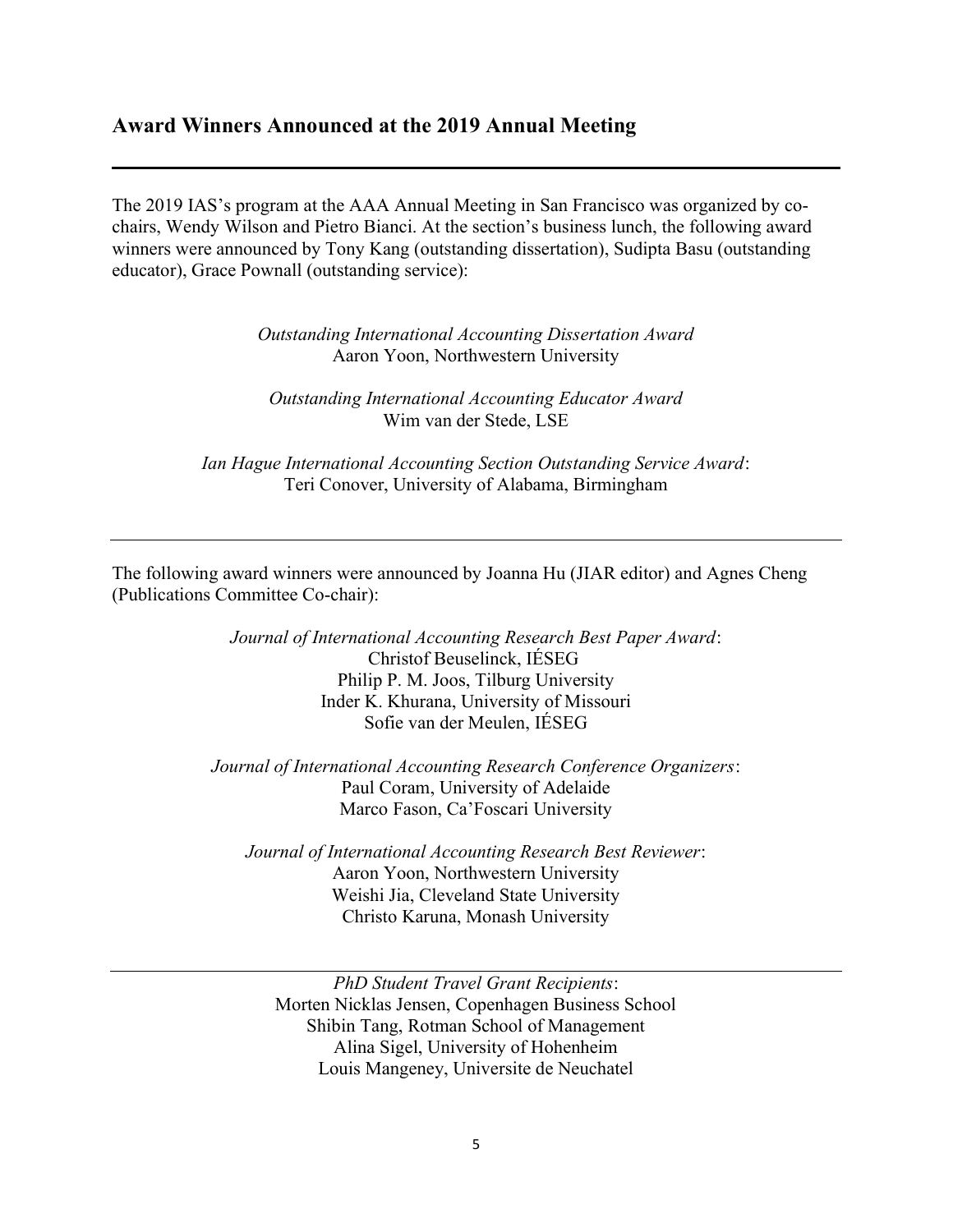## Call for Papers and Conference Announcements

#### AAA International Accounting Section

#### The 2020 Joint Midyear Meeting of the AIS, SET and International Sections in Orlando, Florida, January 23-25, 2020

The IAS Midyear Meeting will be held jointly with the Accounting Information Systems Section and Strategic and Emerging Technologies Section in Orlando, Florida at the Rosen Center on January 23-25, 2020. The deadline for paper submissions is September 12, 2019. Further information about the meeting and paper submissions is available here.

#### The 8<sup>th</sup> Annual Conference of Journal of International Accounting Research (JIAR) in Taipei, Taiwan, June 24-27, 2020

The conference will take place in National Taiwan University. It will begin with a doctoral consortium on June 24, followed by a two-day conference. The keynote speakers are Professor Charles Lee of Stanford University and Mr. Stanley Shih, founder of Acer Inc. Participants are invited to a gala dinner on June 25 and an all-day cultural visit on June 27. The deadline to submit a paper is January 31, 2020. Further information will be available on the IAS website.

#### Other Organizations

#### The Third Conference on CSR, the Economy and Financial Markets in Düsseldorf, Germany, October 10-11, 2019

The Third Conference aims to spur research and debate regarding the economic effects of corporate social responsibility. It will take place on the campus of WHU – Otto Beisheim School of Management, and will have a workshop format to allow for extensive discussion and feedback. Further information is available here.

#### The 2nd Swiss Accounting Research Alpine Camp in Andermatt, Switzerland, February 6-7, 2020

The Research Camp aims at bringing together researchers and PhD students to exchange research ideas and projects in one of the most popular Swiss Alps ski resorts. Submissions of papers in all areas of financial and management accounting are invited. Further information is available here.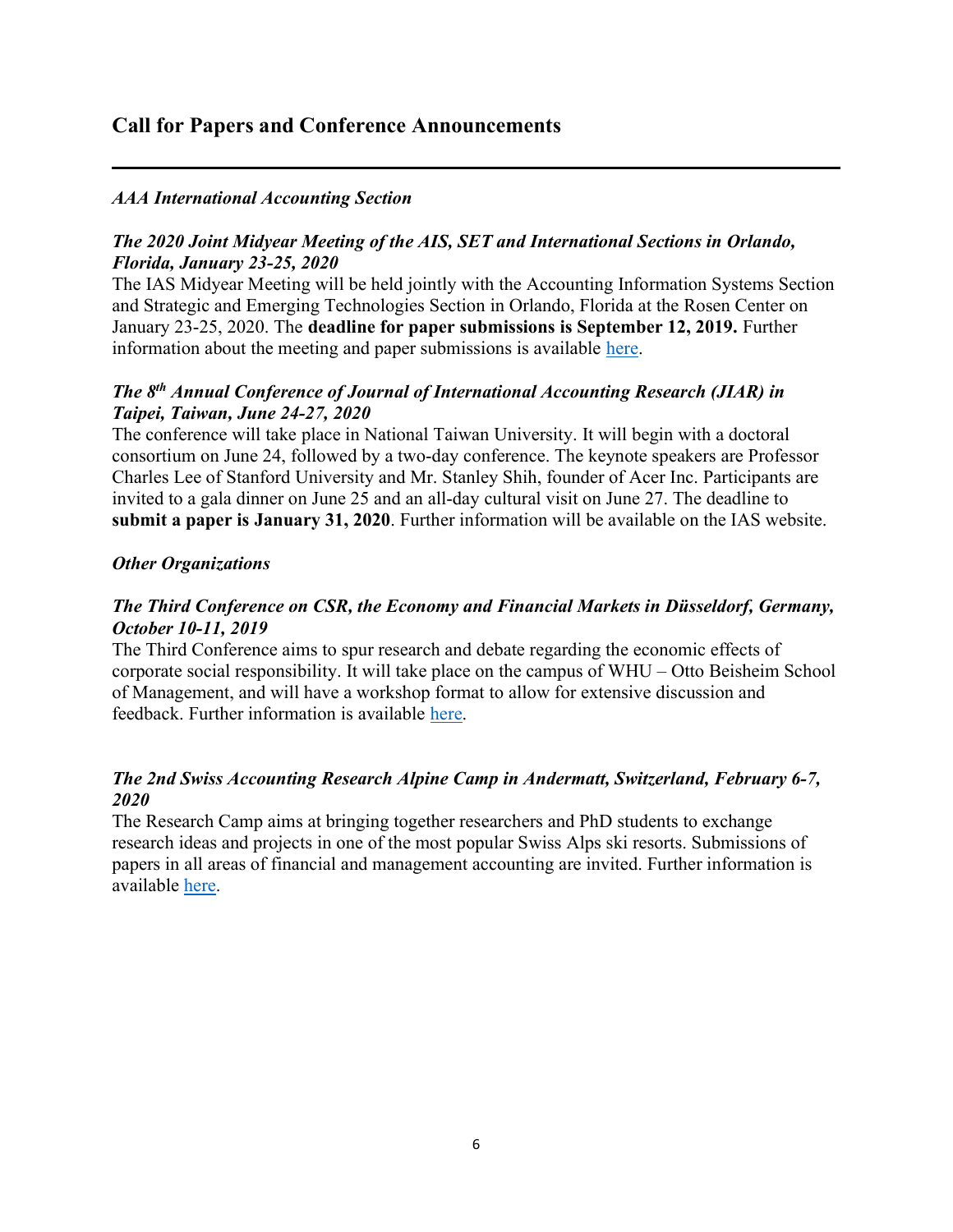| <b>Officers</b>                        |                     |                                   |
|----------------------------------------|---------------------|-----------------------------------|
| President                              | <b>Elaine Henry</b> | Stevens Institute of Technology   |
| Vice-President - Academic              | Judy Beckman        | The University of Rhode Island    |
| (President Elect)                      |                     |                                   |
| Vice-President - Practice              | Tom Young           | <b>KPMG</b>                       |
| Past President                         | Stephen Lin         | University of Memphis             |
| Secretary                              | T. Bowe Hansen      | Virginia Commonwealth             |
|                                        |                     | University                        |
| Treasurer                              | Gerlando Lima       | University of Illinois            |
| <b>Section Historian</b>               | Robert K. Larson    | University of Cincinnati          |
| Council Representative                 | Mahendra Gujarthi   | <b>Bentley University</b>         |
| <b>Communications Director</b>         | Ya-wen Yang         | <b>Wake Forest University</b>     |
| <b>Chairpersons</b>                    |                     |                                   |
| <b>Advisory Board Chair</b>            | Gia Chevis          | <b>Baylor University</b>          |
| Nominations Committee Chair            | Chris Skousen       | Oklahoma State University         |
| Publications Committee Co-Chair        | <b>Agnes Cheng</b>  | Hong Kong Polytechnic             |
| <b>Publications Committee Co-Chair</b> | Ling Lei Lisic      | Virginia Tech                     |
| <b>JIAR</b> Editor                     | Joanna Ho           | University of California, Irvine  |
| Incoming JIAR Editor                   | Stephen Lin         | University of Memphis             |
| Annual Program Co-chair (2020)         | Lucy Chen           | Villanova University              |
| Annual Program Co-chair (2020)         | John Changjiang     | University of Cincinnati          |
|                                        | Wang                |                                   |
| MidYear Meeting Co-chair (2020)        | Maria I. Vulcheva   | Florida International University  |
| MidYear Meeting Co-chair (2020)        | Gia M. Chevis       | <b>Baylor University</b>          |
| MidYear Doctoral Consortium            | Linda A. Myers      | University of Tennessee           |
| (2020)                                 |                     |                                   |
| JIAR Conference Planning Chair         | Agnes Cheng         | Hong Kong Polytechnic             |
| Continuing Education (CPE)             | Eva Jermakowicz     | Tennessee State University        |
| Membership Co-chair                    | Helen Kang          | UNSW Sydney Australia             |
| Membership Co-chair                    | Stephani Mason      | DePaul University                 |
| Practice Issues Committee Co-          | Tom Young           | <b>KPMG</b>                       |
| chair                                  |                     |                                   |
| Practice Issues Committee Co-          | Paul H. Munter      | University of Colorado, Boulder   |
| chair                                  |                     |                                   |
| Research Committee Chair               | David Godsell       | University of Illinois at Urbana- |
|                                        |                     | Champaign                         |
| Teaching and Curriculum Co-chair       | Asheq Rahman        | Auckland University of            |
|                                        | Laura Swenson       | Technology<br>UW-Milwaukee        |
| Teaching and Curriculum Co-chair       |                     |                                   |
| <b>Outstanding Dissertation Award</b>  | Elizabeth Gordon    | Temple University                 |
| <b>Outstanding Educator Award</b>      | Wendy Wilson        | <b>SMU</b>                        |
| Chair                                  |                     |                                   |

# The 2019-2020 IAS Officers, Committee Chairs, and International Liaisons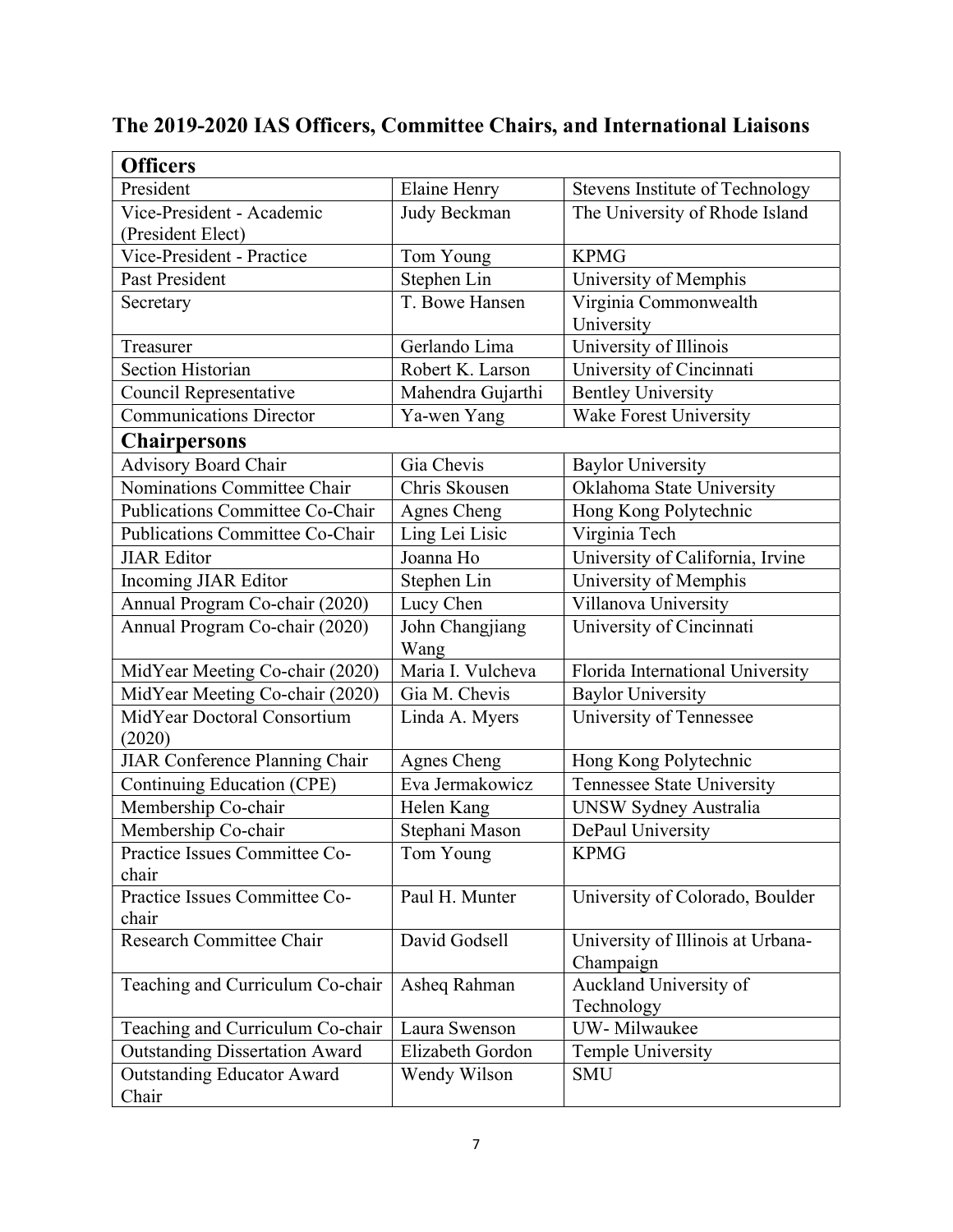| <b>Outstanding Section Service</b><br>Award | Giorgio Gotti              | University of Texas El Paso                |  |
|---------------------------------------------|----------------------------|--------------------------------------------|--|
| PhD Student Travel Grant                    | Tami Dinh                  | University of St.Gallen                    |  |
| Committee Chair                             |                            |                                            |  |
| <b>International Relations Co-chair</b>     | Minna Yu                   | Monmouth University                        |  |
| <b>International Relations Co-chair</b>     | Cristina Florio            | University of Verona                       |  |
| <b>Country/Area International Liaisons</b>  |                            |                                            |  |
| Australia                                   | <b>Richard Morris</b>      | University of New South Wales              |  |
| Belgium                                     | Ann Gaeremynck             | Leuven University                          |  |
| <b>Brazil</b>                               | Marcelo Moraes             | University of Sao Paulo                    |  |
| Canada                                      | Samir Trabelsi             | <b>Brock University</b>                    |  |
| Chile                                       | Elizabeth Gutierrez        | National University of Chile               |  |
| China                                       | Xiaohui Qu                 | Xiamen University                          |  |
| Denmark                                     | Barbara Seitz              | Copenhagen Business School                 |  |
| Germany                                     | Per Olsson                 | <b>ESMT</b> European School of             |  |
|                                             |                            | Management and Technology                  |  |
| Hong Kong                                   | <b>Byron Song</b>          | Hong Kong Baptist University               |  |
| Italy                                       | Cristina Florio            | University of Verona                       |  |
| New Zealand                                 | Asheq Rahman               | Auckland University of                     |  |
|                                             |                            | Technology                                 |  |
| Saudi Arabia                                | Mohammad                   | Prince Sultan University, Riyadh,          |  |
|                                             | Nurunnabi                  | Saudi Arabia                               |  |
| Switzerland                                 | Tami Dinh                  | University of St. Gallen                   |  |
| Taiwan                                      | Shun-Zen Liu               | National Taiwan University                 |  |
| Thailand                                    | KK Boonlert-U-<br>Thai     | Chulalongkorn University                   |  |
| Turkey                                      | Mine Aksu                  | Sabanci University                         |  |
| <b>UK</b>                                   | Ana Marques                | Norwich Business School -                  |  |
|                                             |                            | University of East Anglia                  |  |
| <b>Regional Programs Coordinators</b>       |                            |                                            |  |
| Regional Programs Co-chair                  | Maria Caban-Garcia         | University of South Florida St.            |  |
|                                             |                            | Petersburg                                 |  |
| Regional Programs Co-chair                  | Natalie Churyk             | Northern Illinois University               |  |
| Mid-Atlantic Region                         | Dina Clark                 | Bloomsburg University of PA                |  |
| Midwest Region                              | Lucy Wenxiang Lu           | <b>Bradley University</b>                  |  |
| Northeast Region                            | Anywhere (Siko)<br>Sikochi | Harvard University                         |  |
| Ohio                                        | Karin Petruska             | Youngstown State University                |  |
| Southeast Region                            | Jenelle Conaway            | George Mason University                    |  |
| Southwest Region                            | <b>Steve Lim</b>           | Texas Christian University                 |  |
| <b>Western Region</b>                       | Assma Sawani               | University of Colorado-Colorado<br>Springs |  |
|                                             |                            |                                            |  |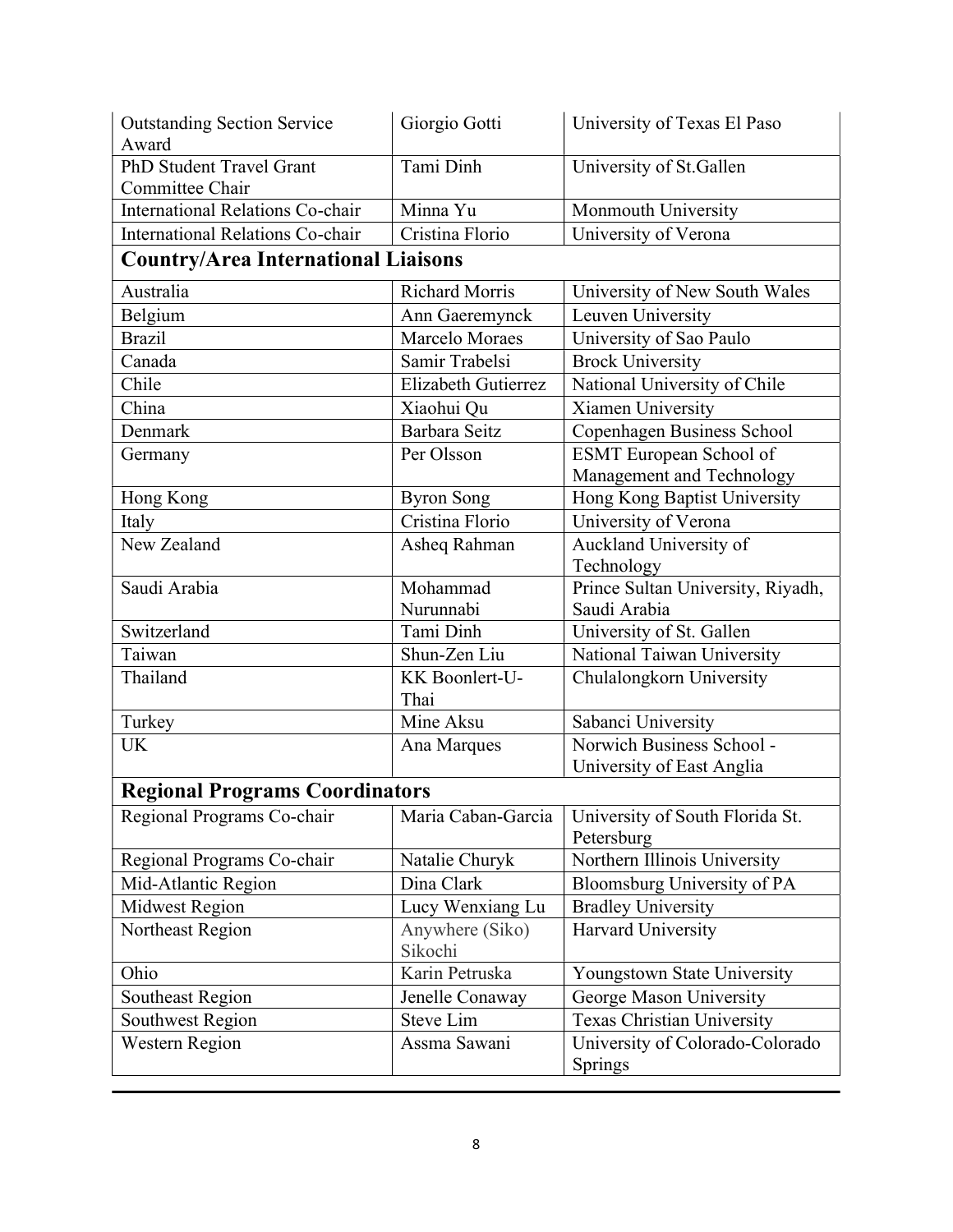# Minutes from the IAS Committee Chairs Meeting at the 2019 Annual Meeting

American Accounting Association International Accounting Section Committee Chairs Meeting Minutes San Francisco Hilton Union Square, Ballroom Level, Continental 9 August 11, 2019, 4:00 – 5:00 PM

Attendees - Officers: Steve Lin (President), Elaine Henry (Vice-President Academic), Gerlando Lima (Treasurer), Judy Beckman (Secretary), Chris Skousen (Past-President; Nominations Committee, Incoming Chair), Bowe Hansen (Research Committee Chair, Incoming Secretary)

Attendees - Committee Chairs and Country Liaisons: Sudipta Basu (Outstanding Educator Award Committee Chair), KK Boonlert-U-Thai (Country Liaison, Thailand), Maria Caban-Garcia (Regional Programs Committee Co-Chair), Gia Chevis (Midyear Meeting Co-Chair, current and incoming; incoming Advisory Board Chair), Agnes Cheng (Publications Committee Co-Chair; JIAR Conference Planning Committee Chair), Lucy Chen (incoming Annual Meeting Program Committee Co-Chair), Elizabeth Gordon (incoming Outstanding Dissertation Award Committee Chair), Jeannie Harrington (for Eva Jermackowicz, CPE Committee Chair), Joanna Ho (JIAR Editor), Tony Kang (Outstanding Dissertation Award Committee Chair), Richard Morris (Country Liaison, Australia), Asheq Rahman (Country Liaison, New Zealand; incoming Teaching & Curriculum Committee Co-Chair), John Wang (incoming Annual Meeting Program Committee Co-Chair), Wendy Wilson (Annual Meeting Program Committee Co-Chair), Ya-wen Yang (incoming Communications Director)

- I. Call to Order: Steve Lin welcomed all and called the meeting to order. He informed Committee Chairs that he had invited award winners to make brief remarks following receipt of their awards at the section luncheon.
- II. The minutes from the International Accounting Section Committee Chairs Meeting held at the 2019 mid-year meeting in Miami, FL were approved unanimously.
- III. Committee Reports
	- a. JIAR Conference Joanna Ho updated the Committee Chairs on the 2019 JIAR Conference and on planning for the 2020 JIAR Conference

2019 Conference

- 34 submissions were received for the plenary sessions and 5 were accepted.
- 150+ submissions were received for the concurrent sessions.
- The doctoral consortium on the day before the conference was coordinated by Linda Myers and had 31 PhD student participants from several countries.

2020 Conference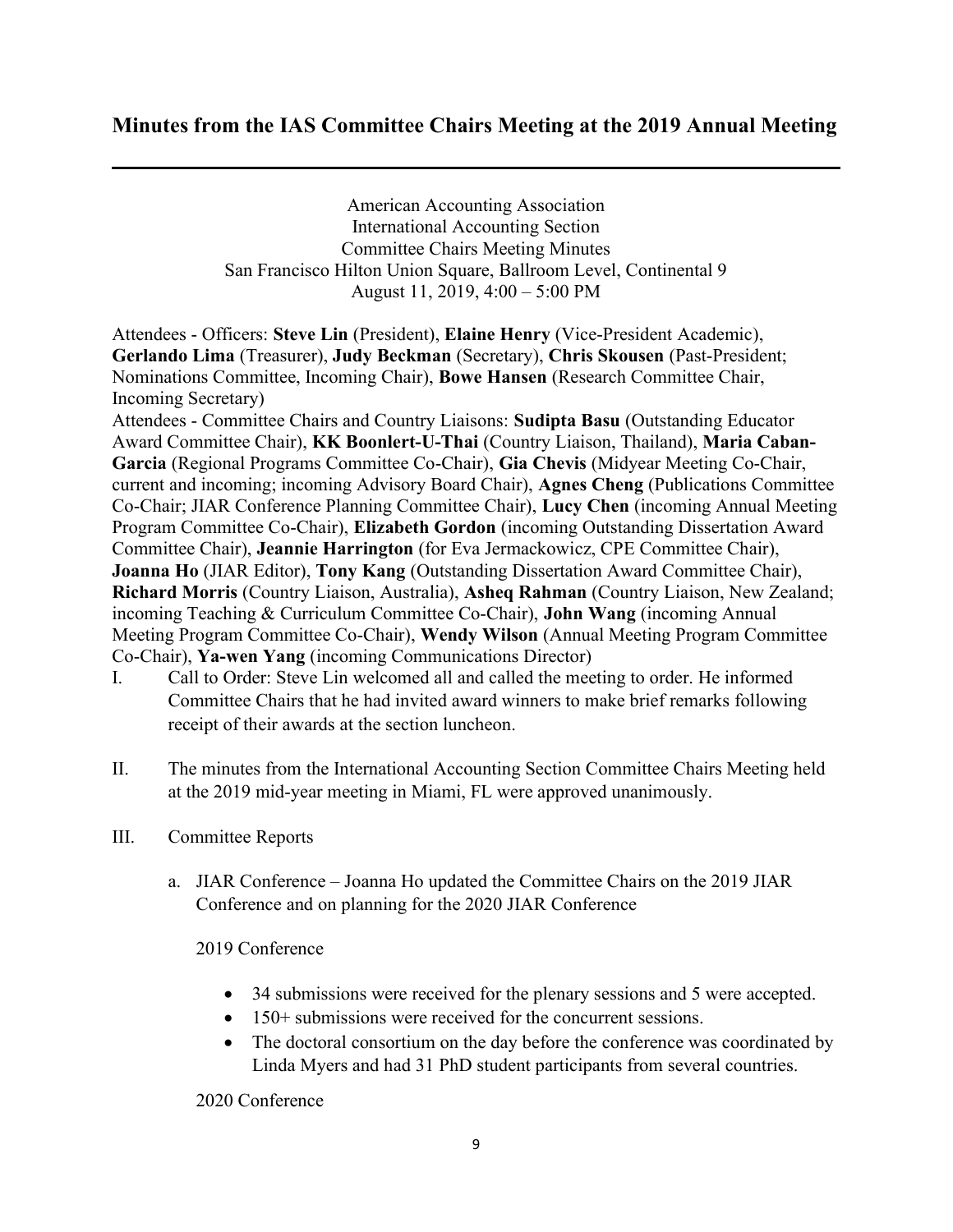- Will be sponsored by National Taiwan University and will be held in Taipei, Taiwan, June 24-27.
- Keynote speakers will be Charles Lee of Stanford University and Mr. Stanley Shih founder of Acer Inc.
- Schedule will include one day doctoral consortium, followed by two days of plenary and concurrent sessions. The final day will include a tour hosted by National Taiwan University.
- b. Publications Committee Agnes Cheng provided an update on the Publications Committee activities
	- Selected Stephen Lin as the incoming Editor for JIAR.
	- Selected best paper award for Calendar year 2017 to be announced during the section luncheon.
	- Committee members, John Wang, Lucy Chen, Ole Kristian-Hope, Stephen Salter, Ling Lisic.
- c. Research Committee Bowe Hansen provide updates on the committee's activities
	- Planned and coordinated the Junior Faculty mentoring session at the 2019 midyear meeting in Miami, FL. 9 Junior Faculty and 9 Senior Faculty participated.
	- Began work on other initiatives and will share those with the incoming Research Committee Chair.
- d. Membership Committee Stephen Lin provided updates on behalf of Helen Kang. The membership committee developed and conducted a survey of section members requesting information on section members' interest in serving the section. Steve and Elaine Henry informed the Committee Chairs that the responses were very valuable in placing section members on placed on committees (for the 2019-2020 fiscal year) that match their interests.
- e. Outstanding Dissertation Committee Tony Kang provided updates as follows:
	- Three excellent submissions were received. Most submissions came in late in the process.
	- To increase submissions, an email from the AAA, not just from the section, would help.
	- Also, last year had six submissions and many of those were still eligible. We need to make it more clear that people are eligible for five years and can reapply.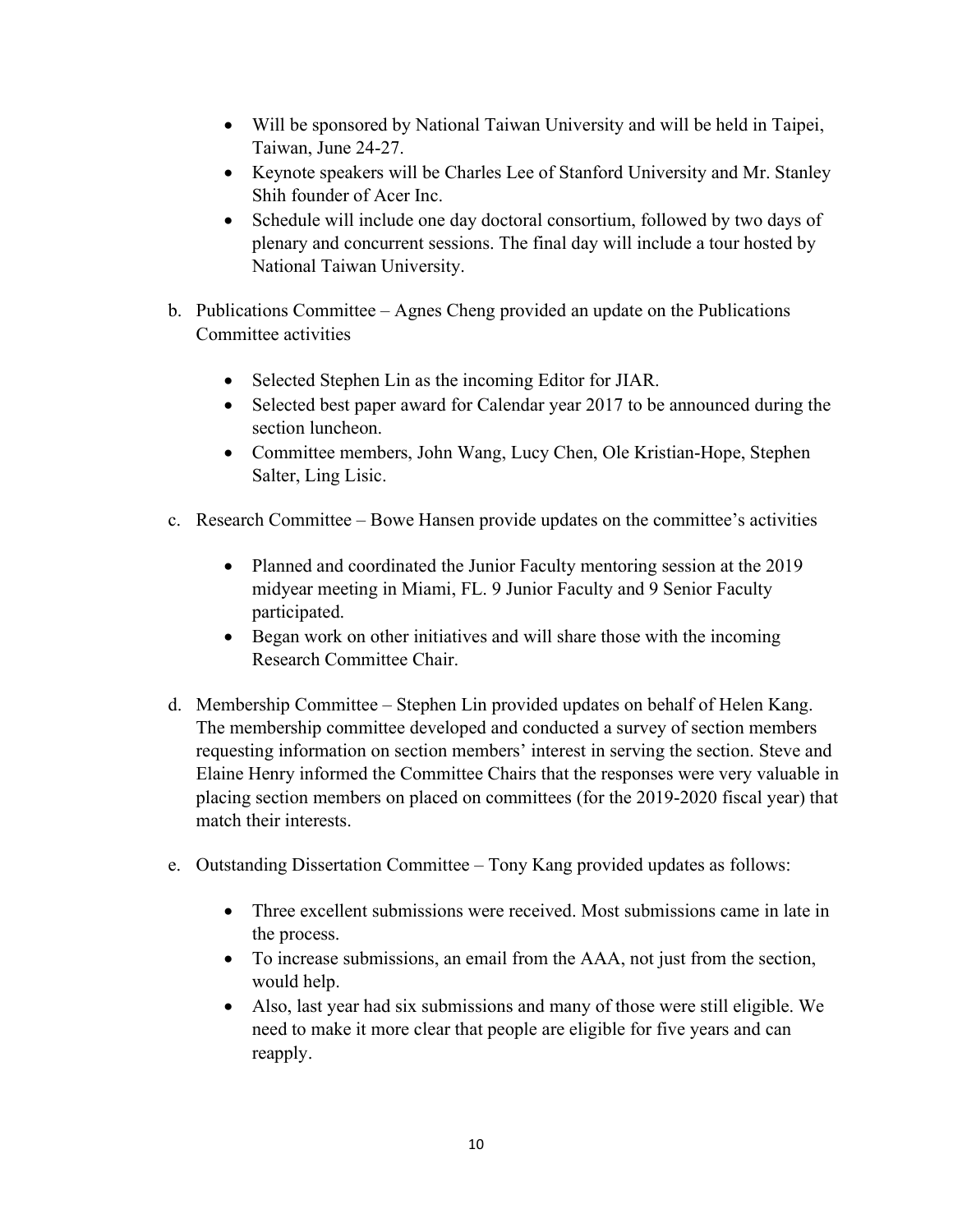- f. Outstanding Educator Committee Sudipta Basu provided updates to the Committee Chairs. Seven nominations were received for this year's award, and the winner will be announced at the section lunch on Monday.
- g. Annual Meeting Program Wendy Wilson provided updates related to the 2019 annual meeting. Getting volunteers as usual was a challenge but every session for the meeting is covered with discussants and moderators. Some moderators/discussants may not be in the program because the program goes into print early, but the supplement and Annual Meeting App show the corrections.
- h. CPE Committee Jeannie Harrington provided updates on behalf of Eva Jermackowicz
	- 24 participated in the CPE session at the 2019 Midyear Meeting Teaching Accounting Students Big Data Skills.
	- The committee is planning a session titled, "Integrating Accounting Data in Your Class: A Hands-on Workshop" for the 2020 Midyear Meeting in Orlando.
	- The committee is taking suggestions for CPE sessions for the 2020 Annual Meeting in Atlanta. Current suggestions include: Accounting for the Cannabis Industry, and Sustainability Accounting.
- i. Midyear Meeting Committee Gia Chevis updated the Committee Chairs on planning for the 2020 Midyear Meeting
	- Maria Vulcheva and Gia Chevis are co-chairing.
	- The meeting will be held jointly with the AIS and SET sections.
	- The meeting is January 24<sup>th</sup> and 25<sup>th</sup>, with the New Scholar Consortium being held on January 23rd
	- A JIAR plenary session will be included in the meeting.
- j. Teaching and Curriculum Asheq Rahman reported that he and Laura Swenson have been discussing a panel session for the 2020 Midyear Meeting related to data analytics courses and data analytics programs. The program should be particularly appropriate for this meeting since it is being held jointly with the AIS section.

#### IV. International Outreach

Elaine Henry informed the committee chairs and country liaisons that Judy Beckman will be leading an effort to attract more non-U.S. members to the section, and to better serve and engage non-U.S. members. Elaine encouraged all present and particularly country liaisons to reach out to Judy with any suggestions they have in that area. Judy Beckman said she would like to meet with country liaisons to discuss later during the Annual Meeting and to possibly follow up with conference calls during the year.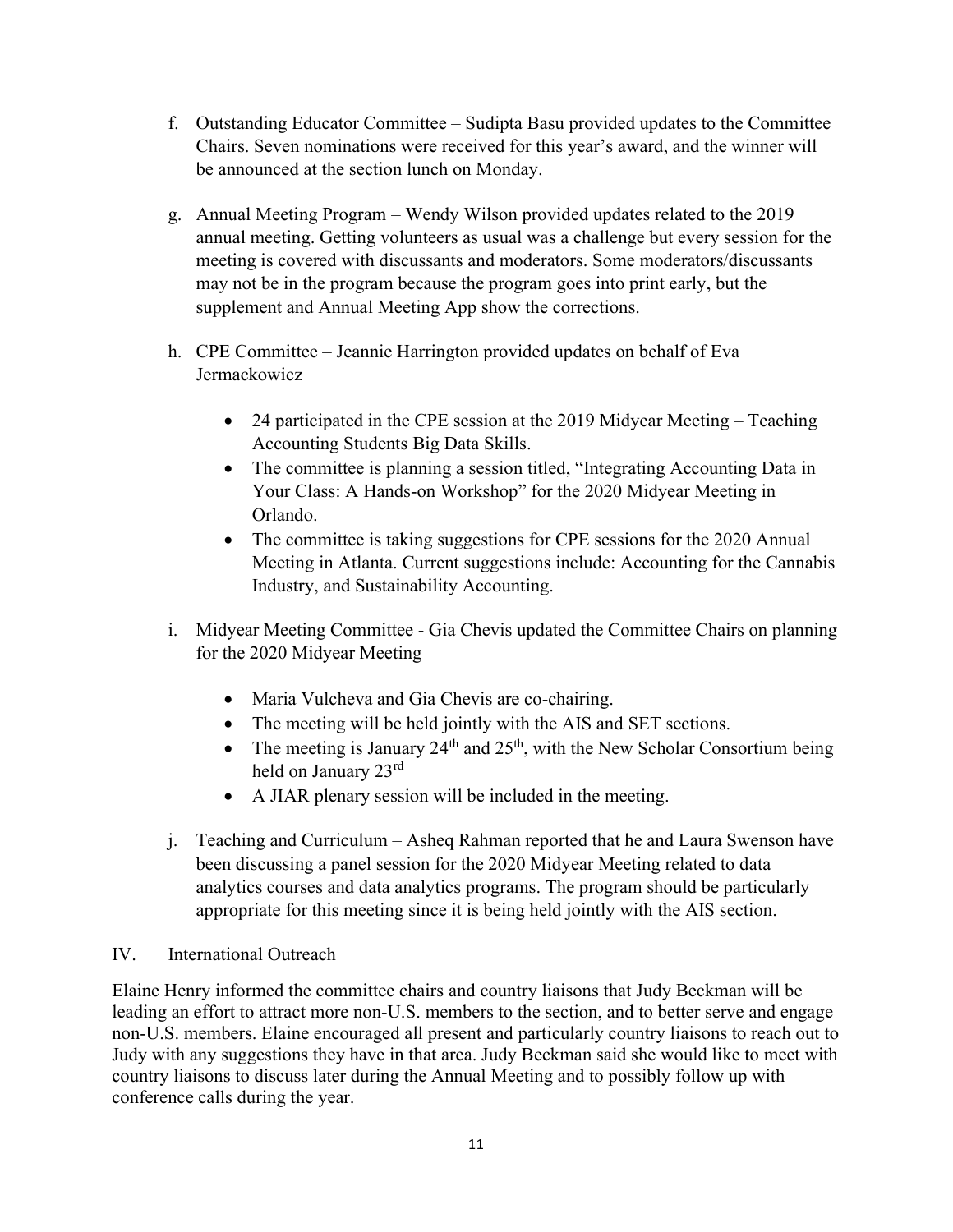Discussion ensued and several suggestions and concerns were noted:

- It would be beneficial to non-U.S. members, perhaps through their country liaisons to play a role in the JIAR conference.
- It was noted that the number of non-U.S. conferences is increasing and many non-U.S. members are attending those conferences rather than AAA conferences at least partially due to cost concerns.
- The JIAR Conference was noted as one way to address this issue and it was noted that prior JIAR conferences have had a significant number of non-U.S. attendees and increased the section's visibility to potential non-U.S. members
- It may be better to try to focus on getting non-U.S. members to attend the Midyear Meeting or the JIAR Conference because the AAA Annual Meeting fees are relatively high. Relatedly, the section needs to consider how our registration fees compare to the registration fees of conferences outside the U.S.
- V. Section Budget

Elaine Henry noted that the section is making efforts to reduce costs. The following issues were noted:

- The Executive Committee meeting discussed holding future Midyear Meetings at locations other than the large conference hotels.
- In recent years, universities and journals (e.g., Florida International University/JIAAT) have provided financial supports for breaks and receptions at the mid-year meeting, and it would be very helpful to the Section if that continued to occur.
- VI. AAA Effort to Increase Research Relevance

Joanna Ho discussed the AAA research relevance task force. She asked for feedback on ways that we can do a better job of linking our research to practice. Meeting attendees noted:

- Practitioners do not always find our research practical and researchers are not awarded for publishing practice oriented articles.
- JIAR/IASB Research Forum in October 2019 at KPMG will include 25 academics and 25 practitioners and represents an effort to address this issue.
- Joanna Ho mentioned that several AAA Editors raised concern about decreasing numbers of submissions. One method to address this that is being considered by the AAA is to provide authors of papers rejected by TAR with feedback and a referral to an appropriate section journal.
- The research committee of the IAS has been given a new charge by the Section president this year to review all AAA journals and collect information on papers published in recent years that have an international facet to the study. This should provide the section with an understanding of where our section's work overlaps most with other sections, and may offer a means for us to address the extent to which international research is practice oriented.